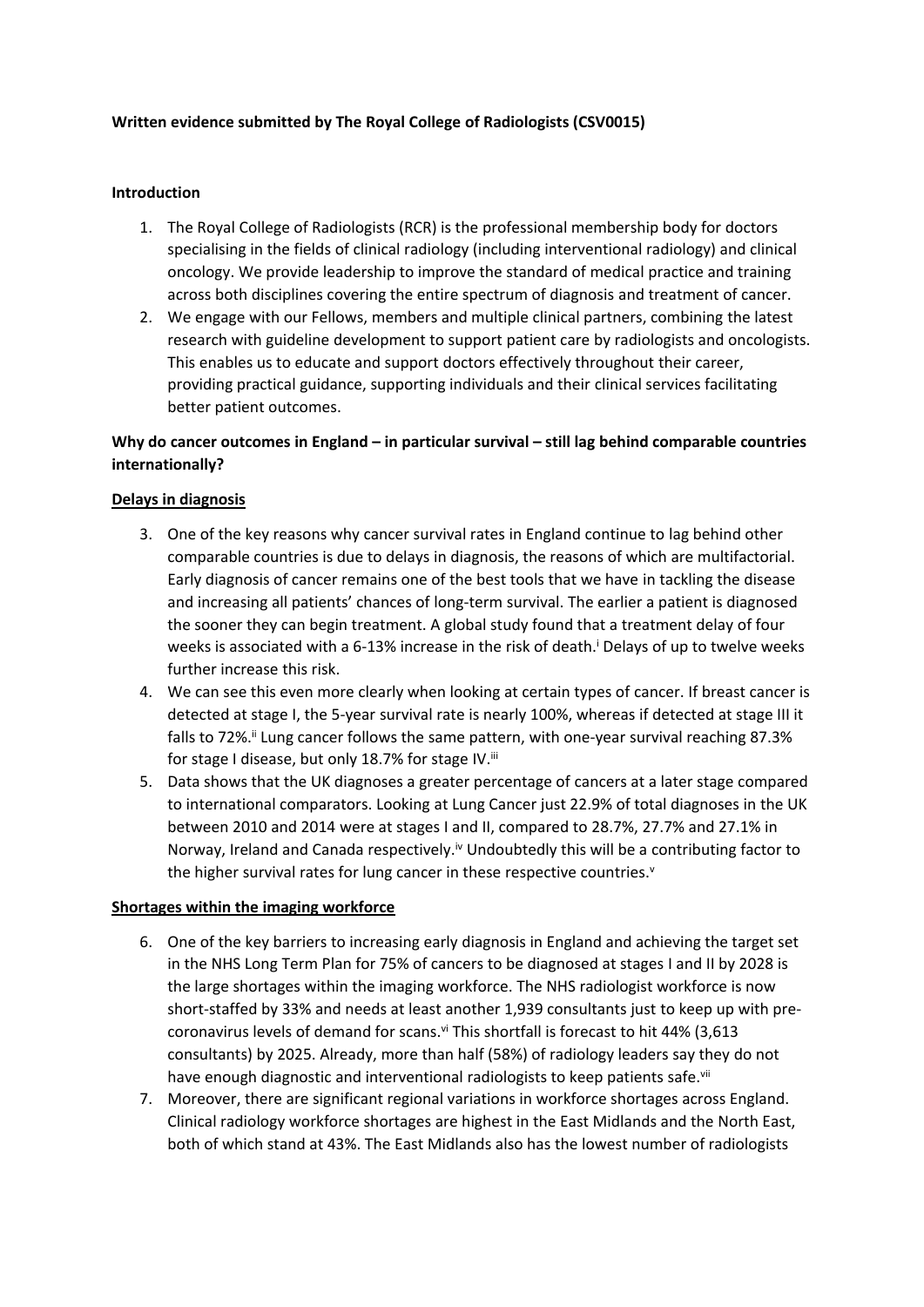(whole-time equivalent) per 100,000 population, currently at 6.8 – the European average is 12.8 radiologists per 100,000.viii

- 8. Staff shortages have severe impacts on the ability to roll out new innovations throughout the NHS as workforce pressures mean that staff both have less time to innovate and take part in clinical research. More needs to be done at a national and local level to ensure staff have the time and support to continue to innovate.
- 9. The emergence of artificial intelligence and other technologies that can support clinicians to report scans more efficiently and the increasing use of 'skillmix' to allow healthcare professionals to work to the top of their license, will help to increase productivity within the imaging workforce but will not solve the shortages currently faced. There is also the potential for further efficiency gains through the implementation of imaging networks, community diagnostic hubs and rapid diagnostic centres but ultimately none of these can be a substitute for appropriate workforce numbers.
- 10. We estimate that to address the current shortfall in the clinical radiology workforce we need to see the increase of 110 training places that was implemented this year continued for four further years. As it costs roughly £80,000 per trainee per year of training this increase would require funding of £35million.

# **Lack of investment in imaging equipment**

- 11. Similarly a lack of investment in imaging equipment means that the NHS is not currently equipped to make the most of the imaging capacity it does currently have. The UK has fewer scanners than the majority of comparable countries in the OECD - 9.5 CT scanners per million population while France has 18.2 and Germany has 35.1.<sup>ix</sup> Previous industry surveys have shown one in ten CT scanners in UK hospitals are over ten years old.<sup>x</sup>
- 12. We estimate that within the next three years 251 CT machines and 167 MRI machines will exceed the 10-year age limit and will need to be replaced. The cost of replacing these machines will be approximately £392.5m, based on a cost of £900,000 for a CT machine and £1,000,000 for an MRI machine - although it should be noted that some trusts and health boards will continue to lease rather than purchase equipment outright, and others may be able to secure discounts during procurement.<sup>xi</sup>

### **Inefficient patient pathways**

- 13. In order to facilitate quicker diagnosis of patients it is crucial that patient pathways are streamlined to ensure that patients are referred for the most appropriate scan as quickly as possible. To support this the RCR has developed the iRefer tool which supports referring GPs, clinicians and other healthcare professionals to determine the most appropriate imaging investigation(s) or intervention for patients. It provides practical guidance based on the best available evidence and the guidelines are accredited by National Institute for Health and Care Excellence (NICE). Use of the guidelines minimises the risk of a patient being exposed to potentially unwarranted ionising radiation through incorrect investigations. While NHS Scotland, Wales, and Northern Ireland have national subscriptions to the iRefer website, NHS England is yet to have a national subscription and we would like to see use of iRefer to become widespread throughout the NHS to help to streamline these patient pathways.
- 14. Furthermore the RCR is currently looking at producing further guidance for our members on "fail safe" alerts for notification of unexpected findings, which often relate to the detection of cancer. We have already worked to provide a list of unexpected findings that should be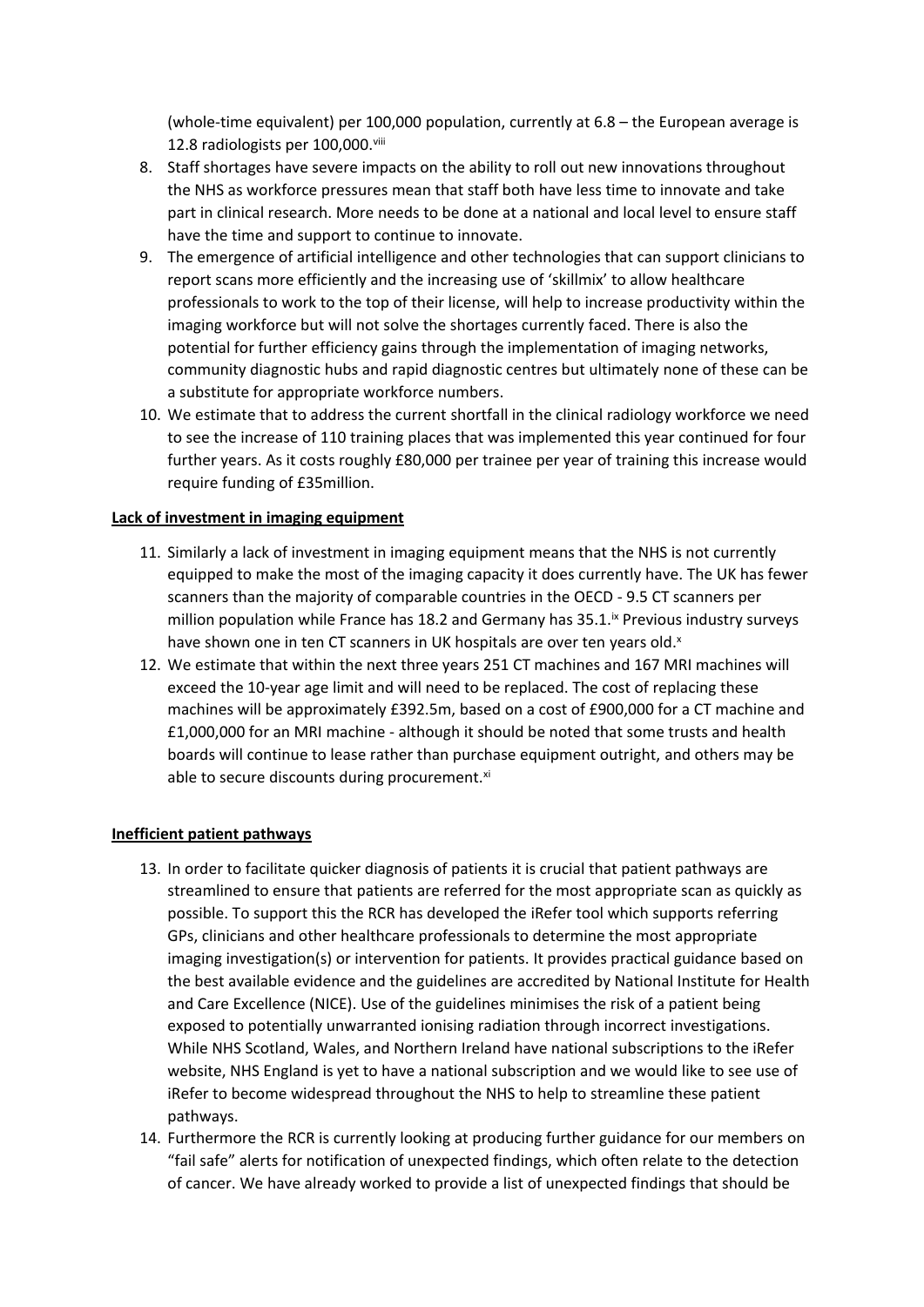alerted to referrers, along with expected time frames for each of these. While CQC guidance states that it is the responsibility of the referrer to read all reports following scans, the "fail safe" notification seeks to highlight urgent findings that need to be acknowledged by the clinical team.

# **How will covid-19 affect efforts to catch up to the best cancer outcomes internationally?**

# **Increased waiting lists**

- 15. Cancer services in England were already overstretched, but the pandemic has put extra pressure on them due to the pausing of elective services. At the start of the outbreak in England, urgent referrals for early diagnosis of suspected cancers decreased by 76% compared with pre-COVID-19 levels. xiixiii
- 16. As of June 2021 there were 75,000 patients waiting 6 weeks or more for an MRI/CT scan this is more than three times the number facing this length of wait in March 2020.<sup>xiv</sup> While overall scanning activity now exceeds pre-Covid levels, it must increase to work through the backlog of patients waiting for diagnosis as a result of reduction of scans during the pandemic.
- 17. There are estimated to be around 45,000 'missing cancer diagnoses' meaning that 45,000 fewer people have been diagnosed with cancer compared to a similar time frame last year. $^{x}$ The number of people in England starting treatment for cancer in April 2021 was 24,963. This is lower than the pre-pandemic average, at a time when there is an urgent need to clear the backlog in treatment.<sup>xvi</sup>
- 18. In April 2021 there were record numbers of people who had been waiting for more than two months before they started cancer treatment following a screening diagnosis.<sup>xvii</sup> Macmillan Cancer Support estimates that the NHS in England would need to work at 110% capacity for 17 months to catch up on missing cancer diagnoses, and for 14 months to clear the cancer treatment backlog.xviii This estimate does not take into account the time it will take to clear the rest of the imaging backlog.
- 19. In England, delays in diagnosis and treatment are expected to increase the proportion of cancer deaths from 5% to 17% (depending on cancer type) within 5 years of diagnosis. $x^{ix}$

### **Innovation**

20. While the pandemic will undoubtedly set back ambitions to improve cancer survival rates in England, there have also been examples of innovations brought on by adaptions Covid-19 made necessary that can help to improve future service provision. For instance, the increased use of remote consultations and the ability for clinical radiologists to report remotely on scans through imaging networks will help to make it easier for patients to access healthcare, as well as increasing the number of clinicians able to work remotely which will help to improve wellbeing amongst NHS staff and increase the number of reported scans as staff undertake 'insourced' work at home. Full realisation of this innovation depends on a high quality, connected IT infrastructure to facilitate it.

# **Will implementing the Long Term Plan for cancer improve cancer outcomes to the level of the best countries internationally?**

### **Cancer workforce shortages**

21. Whilst implementing the ambitions within the Long-Term Plan, and providing the significant investment that this will require including increasing radiology training places, will be a very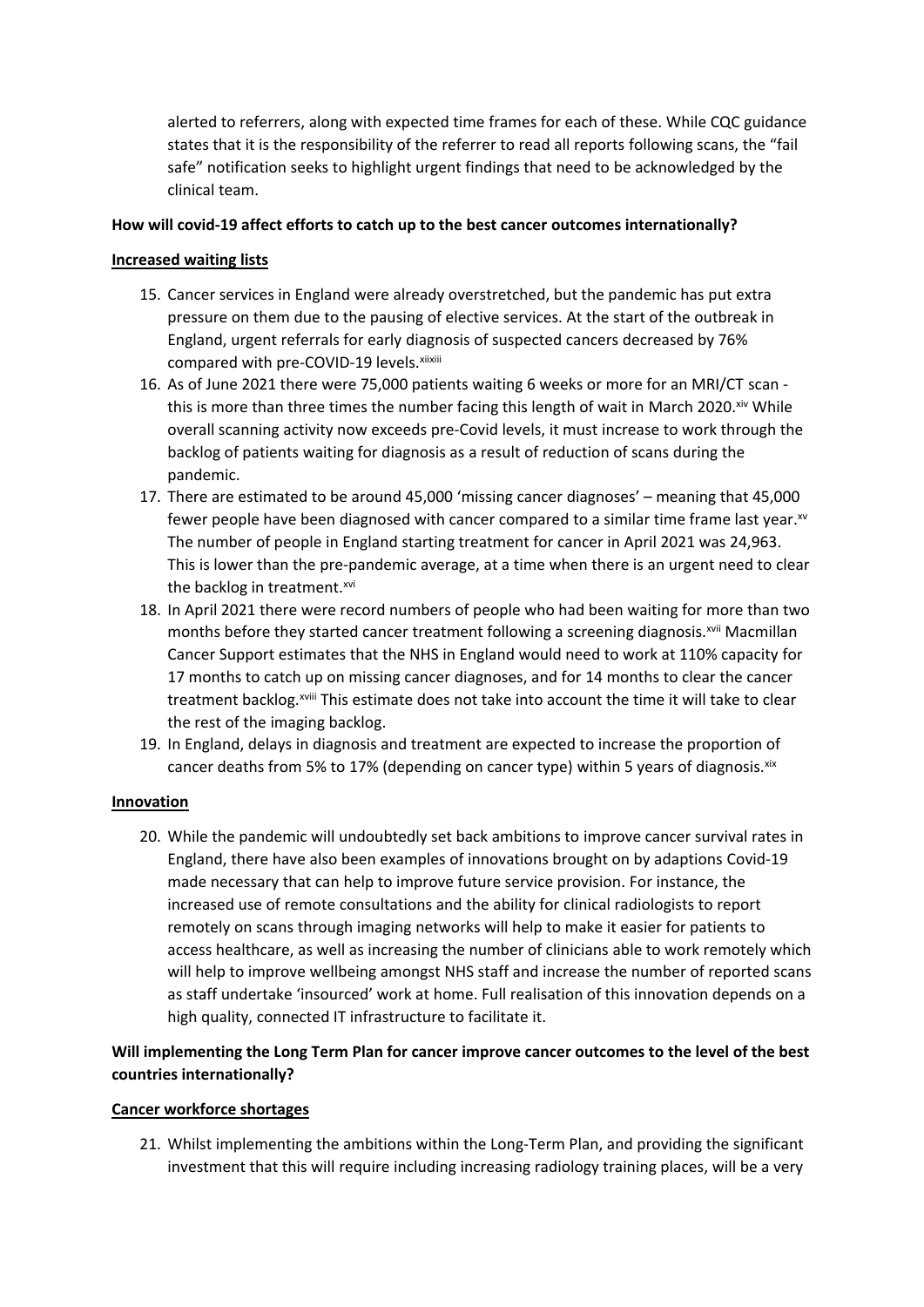positive step and help to bring the UK closer to the best countries internationally survival rates will not overtake these countries unless investment is also provided for the treatment of cancer. For lung cancer 3-year survival rates in the UK are lower than in Norway, Ireland and Canada for all four stages of cancer at diagnosis.<sup>xx</sup>

- 22. These lower survival rates are also caused by a lack of investment in the cancer workforce that has created large shortfalls. The NHS needs at least another 189 (17% of the workforce) clinical oncologists to meet rising demand and more than half of UK cancer centre clinical directors (52%) say oncologist shortages are negatively impacting patient care.<sup>xxi</sup> In 2020, 55% of clinical oncology consultant vacancies remained unfilled after a year - compared to 29% in 2015.xxii
- 23. There are also large regional variations in workforce shortages for the clinical oncology workforce across England. Although the clinical oncology consultant workforce grew by 3% per year (on average over the last five years), growth was minimal (average 1% per year) in the East of England and the North West.<sup>xxiii</sup> While a quarter of cancer centres reported average annual workforce growth of 6% or more per year, another quarter reported no gain or a decline in their workforce.<sup>xxiv</sup> Regional variation in workforce has a direct impact on the care that patients receive. In areas that have acute staff shortages, access to services is likely to be more difficult and there is no time to implement treatment innovations, potentially detrimenting patient outcomes.
- 24. To address these shortfalls and ensure that we have a cancer workforce that is equipped to provide optimum care for all patients in to the future, we need to see the increase of 50 clinical oncology trainees implemented this year continued for the next four years. This would require additional investment of £15.2million.

#### **NHS structural changes**

25. Upcoming changes to the structure of imaging networks in the NHS and the introduction of the 28-day diagnosis target have the potential to increase access to diagnosis, but only if workforce issues are addressed. The RCR recognises the benefits that plans to introduce Community Diagnostic Hubs (CDH) and a new Rapid Diagnostic Centre (RDC) service model could bring about in providing a single point of access to a diagnostic pathway for all patients. To achieve the ambitions of delivering more elective care out of hospital, including as part of CDHs it is paramount that ICSs, imaging networks, RDCs, CDHs and operational delivery networks for radiotherapy are aligned on a local level to reduce fragmentation and ensure consistency in service design and patient care.

### **Radiotherapy**

- 26. RCR firmly believes that radiotherapy can present one of many possible solutions to tackling the covid-induced backlog and improving survival rates. Not only is it a curative form of treatment for many cancer patients but it is also relatively low cost, typically costing £6-7k per patient compared to £40K for some drug-based treatments.<sup>xxv</sup> It can also be delivered in a manner to ensure that environments are Covid protected and therefore can present an alternative to surgery to bring down waiting lists in some cancers.
- 27. To ensure that the healthcare system can meet demand on cancer services we need capital investment in a rolling radiotherapy equipment replacement programme in England, including linear accelerators (LINACs), brachytherapy machines, computed tomography (CT) and magnetic resonance imaging (MRI) planning machines. This would cost approximately £87.3m per annum<sup>xxvi</sup> with coordinated deployment to meet population needs, and also requiring an initial investment of £300m to replace all LINACs over 10 years old.